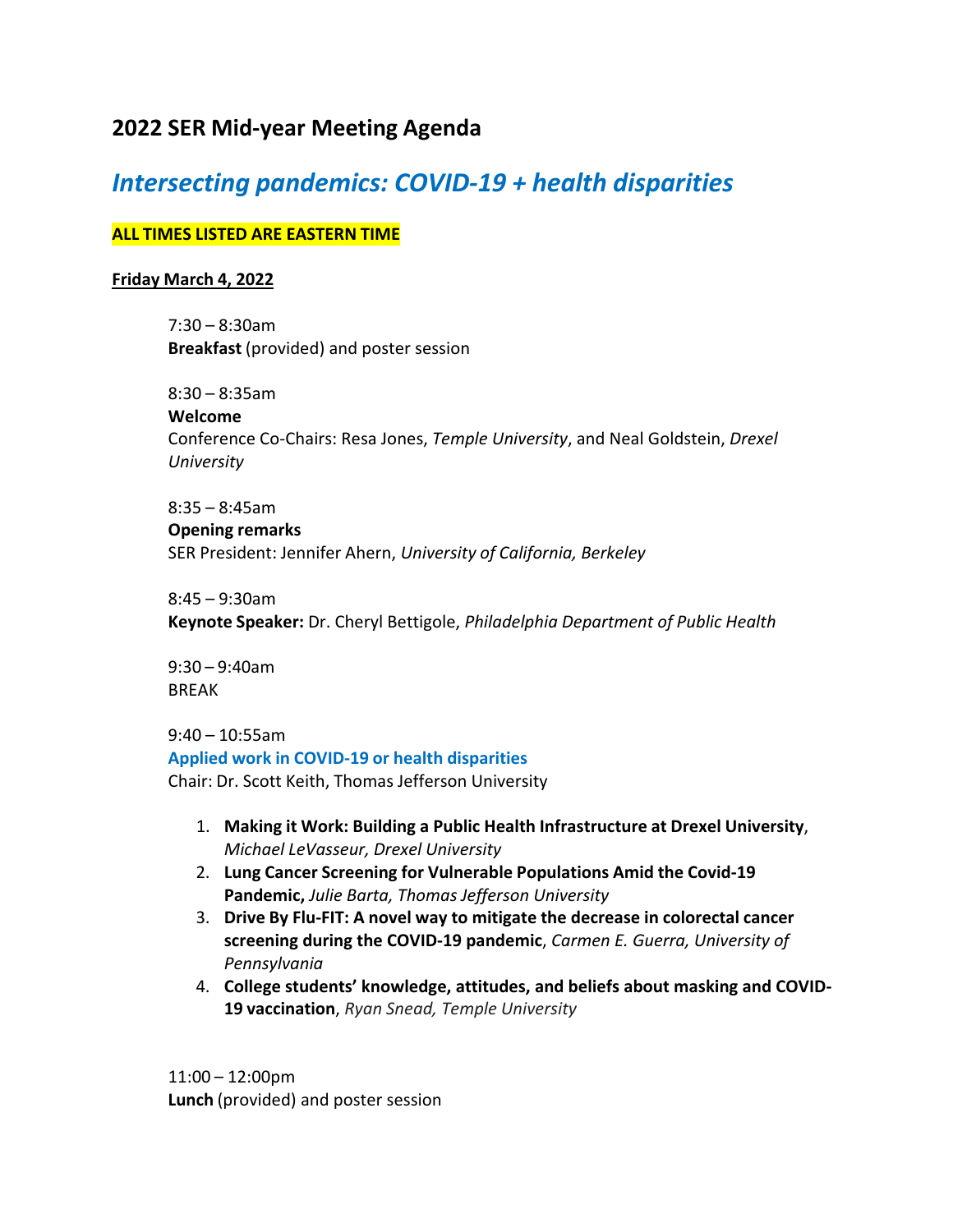12:00 – 1:15pm

**A tale of intersecting pandemics: Setting the stage**

Co-Chairs: *Ana Diez Roux, Drexel University, Sunni Mumford, University of Pennsylvania*

- 1. **Beyond COVID-19: Addressing Structural Racism to Advance Population Health Equity**, *Sharrelle Barber, Drexel University*
- 2. **The intersection of public policy and health equity**, *Gregg Gonsalves, Yale University*
- 3. **Working with communities to remedy health disparities**, *Carolyn Cannuscio, University of Pennsylvania*
- 4. **Discussant**, *Ana Diez Roux, Drexel University*

1:15 – 1:25pm BREAK

1:25 – 2:40pm

**Methods to address the dual pandemics of COVID-19 and health disparities** Co-Chairs: Anna Pollack, *George Mason University* and Jess Edwards, *University of North Carolina, Chapel Hill*

- 1. **Heterogeneity in COVID-19 disparities: variation across places, populations, and time,** *Dr. Alina Schnake-Mahl, Drexel University*
- 2. **Estimating the unknown: methods to account for missing information on race and ethnicity in disparity estimates in COVID-19,** *Dr. Lindsay Collins, Emory University*
- 3. **What is X and what is X to you?**, *Dr. Paris Adkins-Jackson, Johns Hopkins University*
- 4. **Methodological Challenges in Evaluating the Effects of State and Local COVID-19 Policies on Health Disparities**, *Dr. Rita Hamad, University of California, San Francisco*
- 5. **Discussant**, *Dr. Chandra Ford, University of California, Los Angeles*

 $2:40 - 3:00$ pm **Break and refreshments** (provided)

 $3:00 - 4:15$ pm **Research in COVID-19 or health disparities** Chair: Dr. Recai Yucel, Temple University

1. **Tracking COVID-19 Outcomes and Health Inequities in 30 Large US Cities using Surveillance Data from the COVID-19 Health Inequities in Cities Dashboard**, *Edwin McCulley, Drexel University*